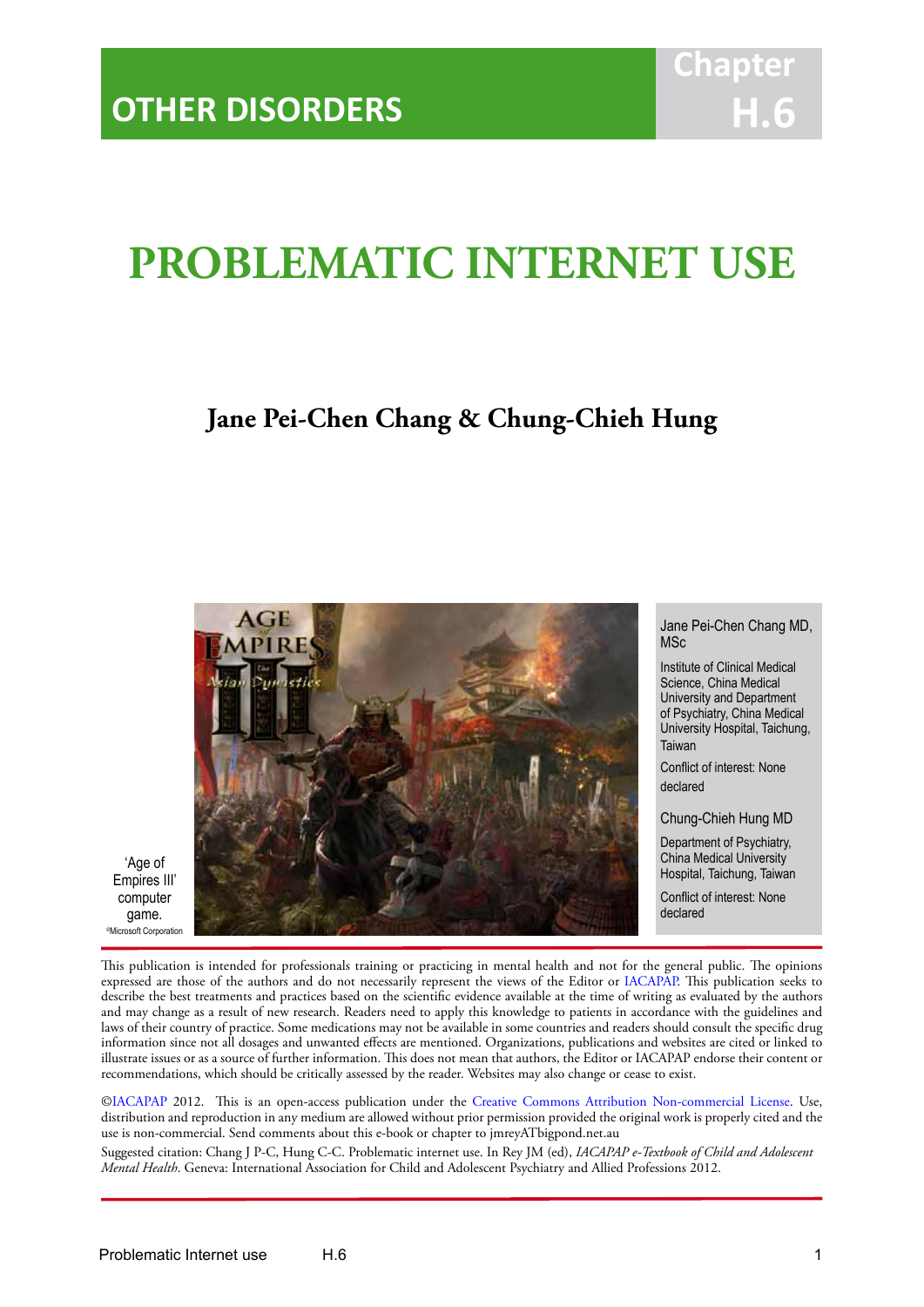The Internet has become the most popular medium utilized by the general population, especially by children and adolescents. It is as common for children to use a computer as it is to play with their favorite toys. Studies population, especially by children and adolescents. It is as common for children to use a computer as it is to play with their favorite toys. Studies dramatically, for example from 24.5% to 79.5% between 1996 and 2001 in the US (Odell et al, 2000). The number of Internet users who go online regularly had surpassed 1.5 billion in 2009 -19% of them in China alone (Flisher, 2010). Converging modern technologies, such as cellular phones and the Internet, have allowed people to affordably communicate at long distances as well as facilitating many tasks, including science, commerce, shopping, paying bills, taking educational classes, working, and keeping in touch with loved ones. Children and adolescents also use the Internet for socializing and for leisure activities such as watching movies and television programs, listening to music, and playing online games. The Internet has made life more convenient, saves time and shortens the distance between people; as it becomes pervasive in the lives of youth, it presents risks and opportunities.

The negative impact of Internet usage on individuals and their lives is often underestimated. Brown (2006) suggested that the choice of media individuals make is influenced by their character and the way they interact with the world; in turn, the way individuals interact with the media will be incorporated into their daily life, influence their behavior and views and even the development of their brain. Children and adolescents are more susceptible to trade off their real life activities with virtual reality ones. Young people are also more prone to use the Internet as a form of socialization without realizing the negative impact that may carry. Thus, when Internet use starts to take up a large portion of children's and adolescents' time, affect their mood, and jeopardize academic and social function and performance, Internet usage may become a problem that may require intervention.

Excessive Internet use in adults has been associated with failed marriages, unemployment, neglected children, and sleep deprivation (Young, 1998). Young's research on problematic internet usage (PIU) has documented associated symptoms and problems, including losing control, craving and withdrawal, social isolation, academic failure, financial problems, job loss, and marital discord. Moreover, spending more than 18 hours a day online may lead to physical problems such as back pain, eye strain and carpal tunnel syndrome (Young, 1998). Internet addiction is considered a public health issue in South Korea (Block, 2008), where 10 cardiopulmonary-related deaths in Internet cafes (Choi, 2007) and a gamerelated murder (Koh, 2007) have been reported. In addition, Internet videogames are now more sophisticated, more violent, and often incorporate multiple players when compared to online games two decades ago (Anand, 2007). A negative correlation has been reported between time spent playing Internet games and academic performance, and a positive association between violent Internet gameplaying and aggression (Anderson & Dill, 2000). Not only does excessive Internet use has a negative impact on the mental and physical health of children and adolescents with PIU, it might also increase risk of violence in this age group.

#### **Is Internet addiction an illness?**

Since Internet addiction has not formally been accepted as a disorder yet, we will use *problematic internet use* or PIU as the term to designate Internet-related behaviors that cause significant psychosocial impairment. So, is Internet addiction



Internet gaming addiction leads to baby's death. Click on the picture to watch video.



*World of Warcraft* Dangerous addiction or cultural phenomenon? Click on the picture to view.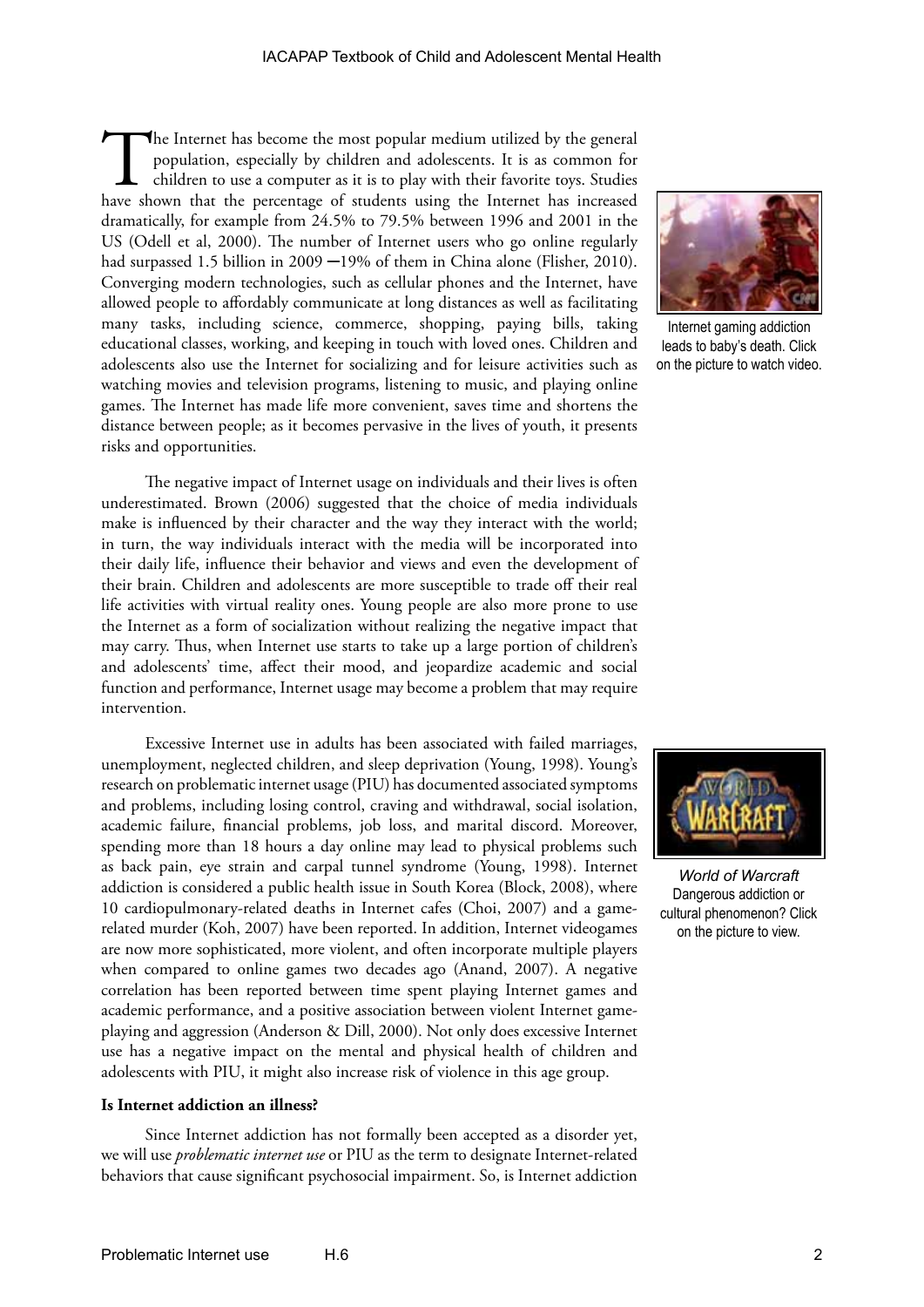an illness? One current of thought upholds that PIU merits our attention since children and adolescents are more likely to indulge most of their time in Internet games, activities, and social networking at the expense of their school work and sports, and PIU can arise from involvement in a range of online activities (Beard, 2005; Davis, 2001; Griffiths et al, 2000; King et al, 2009; Young, 1996). Block (2008) has recently highlighted the increasing incidence of Internet addiction and its high comorbidity with other psychiatric conditions. He also proposed the inclusion of "Internet addiction disorder" in the forthcoming Diagnostic and Statistical Manual of Mental Disorders, Fifth Edition (DSM-V). David Greenfield (1999) also considers Internet addiction a form of addictive disorder, pointing out that individuals with PIU tend to show symptoms of withdrawal and tolerance. Governments such as South Korea have declared Internet addiction a serious problem and a public health hazard (Block, 2008); Chinese psychologists also support Internet addiction to be recognized as a formal disorder by the World Health Organization (Flisher, 2010).

Some experts, however, do not see Internet use as an illness. They perceive Internet use as a medium for communicating and of avoiding dealing with underlying problems (Bell, 2009; Shaffer et al, 2000). For example, they believe depression or social anxiety to be the core issues in problematic Internet use rather than a new disorder itself (Bell, 2009; Shaffer et al, 2000). Moreover, some forensic psychiatrists believe that we should treat online gamblers primarily as *gamblers* rather than classifying them as Internet addicts (Lenihan, 2007). Therefore, more evidence is required to clarify whether PIU should be looked upon as a separate disorder.



Click on the picture to view a New York Post report on Internet addiction.

#### **Definition and diagnosis**

The first diagnostic criteria for *Internet addiction* were proposed by Young (1996) − a modified version of the DSM-IV criteria for substance dependence − since there are similarities between the tolerance and withdrawal symptoms of Internet use and those of substance use. She also developed an *Internet Addiction* 

#### **Box H.6.1 Young's diagnostic questionnaire for Internet addiction (adapted from Young, 1998)**

Diagnosis suggested if there are five or more "yes" answers to:

- Do you feel preoccupied with the Internet (think about previous online activity or anticipate next online session)?
- Do you feel the need to use the Internet for increasing amounts of time in order to achieve satisfaction?
- Have you repeatedly made unsuccessful efforts to control, cut back, or stop Internet use?
- Do you feel restless, moody, depressed, or irritable when attempting to cut down or stop Internet use?
- Do you stay online longer than originally intended?
- Have you jeopardized or risked the loss of significant relationship, job, educational or career opportunity because of the Internet?
- Have you lied to family members, therapist, or others to conceal the extent of involvement with the Internet?
- Do you use the Internet as a way of escaping from problems or of relieving a dysphoric mood (e.g. feelings of helplessness, guilt, anxiety, depression)?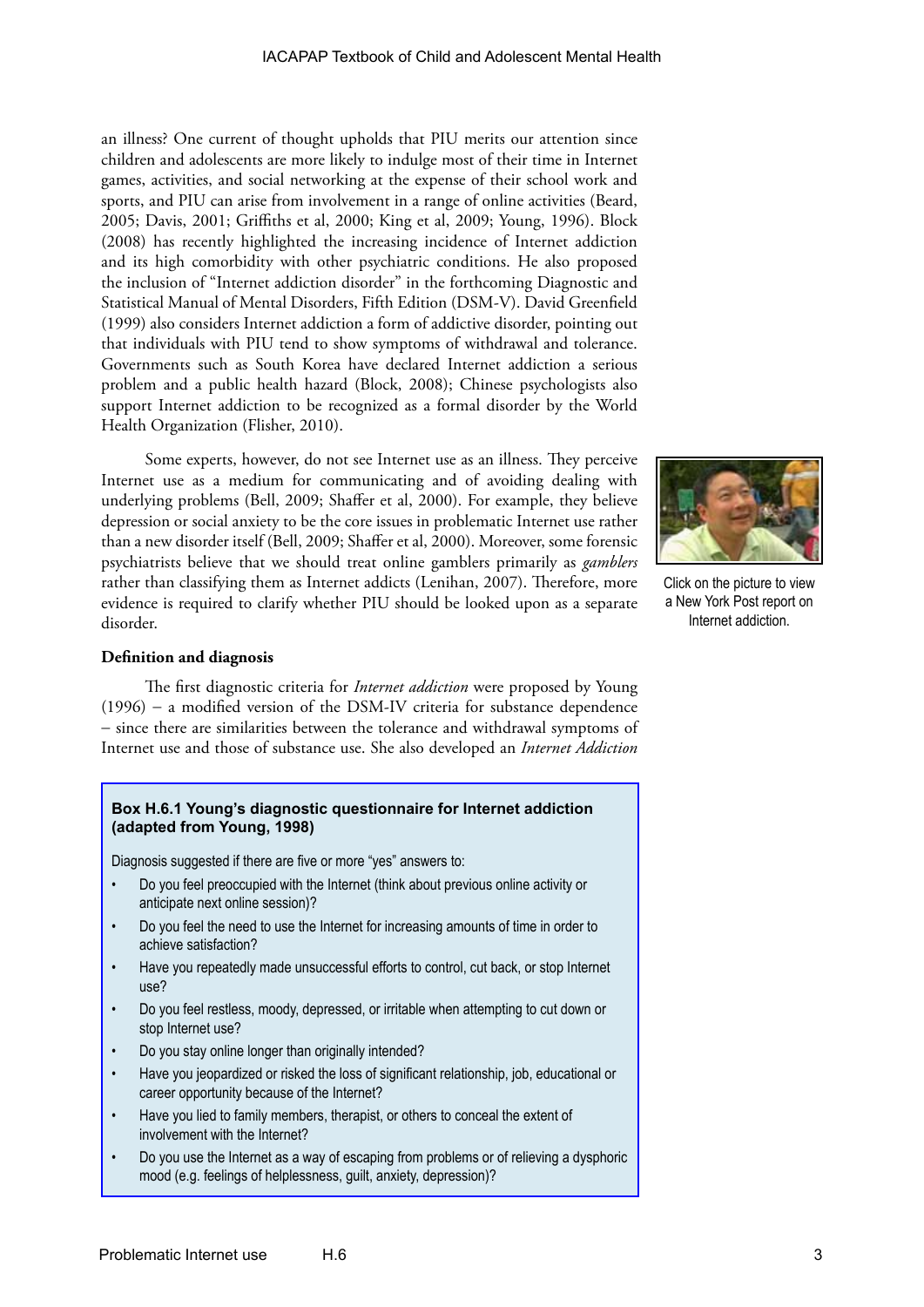*Questionnaire* (Young, 1998) (Box H.6.1). However, evidence of its reliability and validity is lacking.

The term "Internet addiction" was changed to the less controversial "problematic Internet use" (PIU) by Shapira et al (2000). PIU can be defined as showing:

- A maladaptive preoccupation with Internet use, experienced as irresistible, for periods of time longer than intended
- Significant distress or impairment resulting from Internet use
- Absence of other psychiatric pathology that might explain the excessive Internet use, such as mania or hypomania.

PIU can also be classified into *specific* and *generalized* (Davis, 2001). *Specific* PIU refers to particular content that exists independently from the Internet, such as gambling and video games, whereas *generalized* PIU refers to specific Internet content including chat rooms, e-mail, and social networks such as Facebook and Twitter.

In our opinion, Internet use should be considered problematic or an addiction when children or adolescents exhibit the following characteristics:

- Salience: prominent use of the Internet
- Mood modification: moody when not being able to use the Internet
- Tolerance: need to spend more time on the Internet
- Withdrawal: feeling agitated and irritable when the Internet is inaccessible
- Conflict: conflict with family and friends when not able to access the Internet
- Relapse: fails to stay away from using the Internet after a period of abstinence from Internet use.

Common clinical presentations include a loss of sense of time or neglect of basic needs while using the Internet; becoming angry, restless and moody

#### **Activities included in problematic Internet use (Davis, 2001)**

#### *Specific*

- Net compulsion (online gambling addiction)
- Online game playing addiction

#### *General*

- Net compulsion (online shopping addiction)
- Online research addiction.
- Cybersexual addiction
- Cyber-relational addition (chat rooms: social networking, e.g., Facebook, Twitter; personal messaging; and e-mail addiction).

# **Box H.6.2 Ko et al's (2005) proposed diagnostic criteria for Internet addiction**

A. Six or more of:

- 1. Preoccupation with Internet activities
- 2. Recurrent failure to resist the impulse to use the Internet
- 3. Tolerance: a marked increase in Internet use needed to achieve satisfaction.
- 4. Withdrawal, as manifested by either of the following: a) dysphoric mood, anxiety, irritability, and boredom after several days without Internet activity; b) use of the Internet to relieve or avoid withdrawal symptoms.
- 5. Use of the Internet for a period of time longer than intended.
- 6. Persistent desire and/or unsuccessful attempts to cut down or reduce Internet use.
- 7. Excessive time spent on Internet activities.
- 8. Excessive effort spent on activities necessary to obtain access to the Internet.
- 9. Continued heavy Internet use despite knowledge of physical or psychological problem caused or exacerbated by Internet use.
- B. Functional impairment. One or more of:
	- 1. Recurrent Internet use resulting in a failure to fulfill major obligations.
	- 2. Impairments in social relationships.
	- 3. Behavior violating school rules or laws due to Internet use.

C. The Internet addictive behavior is not better accounted for by another disorder.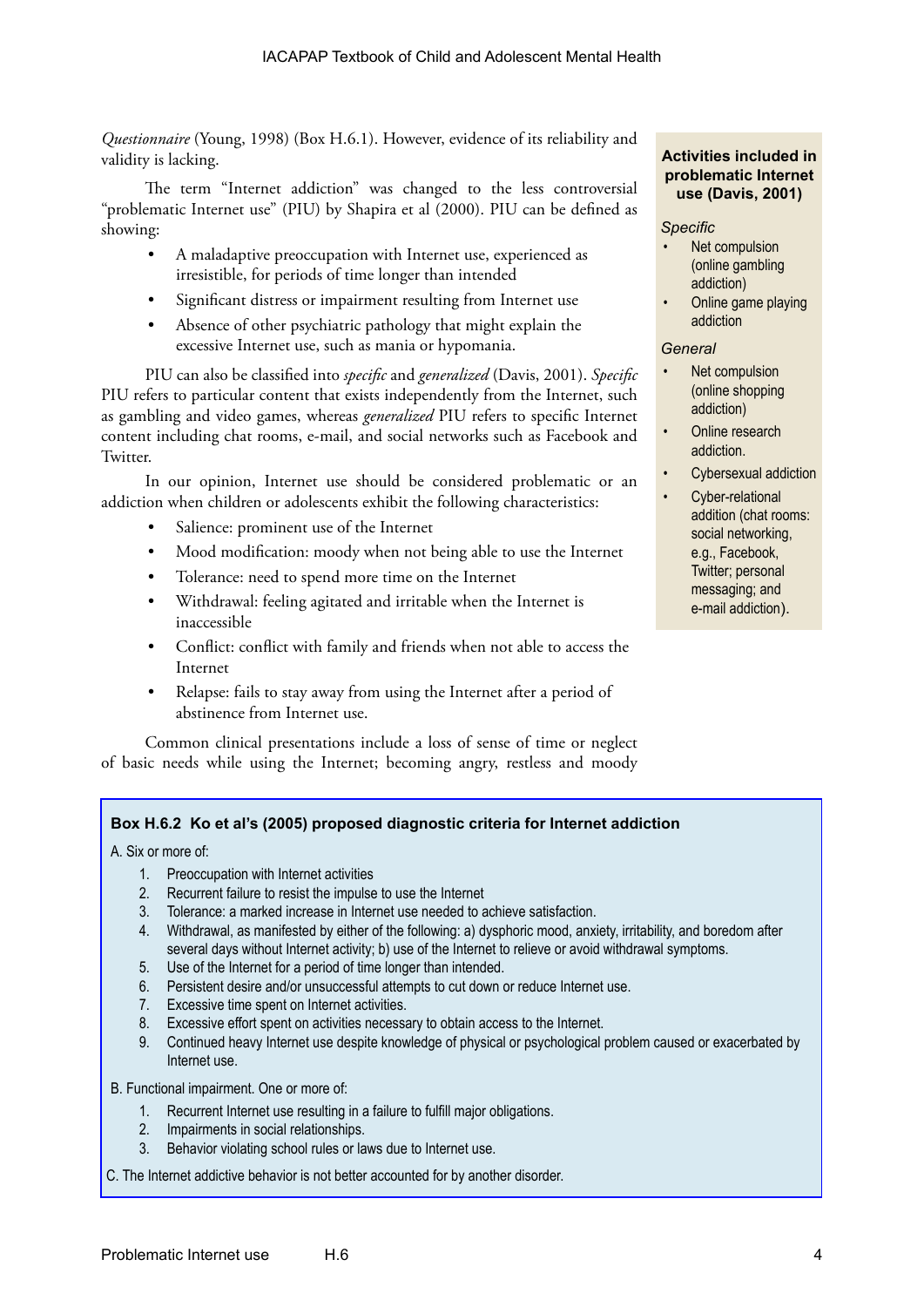when unable to use the Internet; needing better and more computer equipment and software and more time online; showing more negative behaviors associated with online activities such as lying and starting arguments, impaired academic performance and social relationships (Beard et al, 2001).

Ko et al (2005) proposed diagnostic criteria for Internet addiction (Box H.6. 2) and tested them in 468 Taiwanese high school students and 216 Taiwanese college students. These criteria showed good specificity (97%) and sensitivity (86%). However, larger studies on the validity and reliability of the diagnostic criteria for PIU are still needed.

There are several scales available to evaluate the severity of PIU. The more commonly used scales include the *Problematic Internet Use Questionnaire* (PIUQ) (Thatcher et al, 2005), the *Internet Addiction Test* (IAS) (Young, 1998), the *Goldberg Internet Addiction Disorder Scale* (GIAD) (Armstrong et al, 2000), the *Chen Internet Addiction Scale* (Yen et al, 2008) (CIAS), and the French *Orman Internet Stress Scale* (ISS) (Valleur & Velea, 2002).The characteristics of these scales are summarized in Table H.6.1.

## **Epidemiology**

No reliable data exist on the global prevalence of this phenomenon. Estimates vary from country to country and from study to study. It has been estimated that 1%-18% of adolescents have PIU in both Western and Eastern societies (Cao et al, 2007; Jang et al, 2008). More specifically, about 1%-2% of Italian students have moderate to severe PIU (Poli & Agrimi, in press), 1%-12% of children and adolescents in Middle Eastern countries (Canan et al, 2010) and 2%-18% of children and adolescents in Asian countries appear to have PIU (Cao & Su, 2007). Small scale studies in Korea and China revealed that around 2% (210,000) of South Korean children aged 6 to19 years have PIU and many may require treatment (Choi, 2007), while around 10 million adolescent Internet users in China may meet criteria for Internet addiction (Cao & Su, 2007).

Previous studies had shown that adolescents with problematic Internet use tend to be boys, have poorer academic performance and are more likely to access Internet at home and Internet cafes than in school settings (Kormas et al, 2011).

| Table H.6.1. Scales to measure Internet misuse |                                                                                                  |                                                                      |                                                                                  |                                                                     |                                                                      |  |  |  |
|------------------------------------------------|--------------------------------------------------------------------------------------------------|----------------------------------------------------------------------|----------------------------------------------------------------------------------|---------------------------------------------------------------------|----------------------------------------------------------------------|--|--|--|
| <b>Scale</b>                                   | <b>Problematic</b><br><b>Internet Use</b><br><b>Questionnaire</b><br>Thatcher &<br>Goolam, 2005) | <b>Internet</b><br><b>Addiction</b><br><b>Scale</b><br>(Young, 1998) | <b>Internet</b><br><b>Addiction</b><br><b>Disorder Scale</b><br>(Goldberg, 2000) | <b>Internet</b><br><b>Addiction</b><br><b>Scale</b><br>(Chen, 2005) | <b>Internet Stress</b><br><b>Scale</b><br>(Valleur & Velea,<br>2002) |  |  |  |
| <b>Description</b>                             | Quantitative<br>20 items                                                                         | Quantitative<br>20 items                                             | Qualitative<br>11 items                                                          | Quantitative<br>26 items                                            | Quantitative<br>9 items                                              |  |  |  |
| <b>Scoring</b>                                 | 5-point Likert scale                                                                             | 5-point Likert<br>scale                                              | Meeting >2 criteria<br>indicates Internet<br>addiction                           | 4-point Likert<br>scale                                             | Score $>$ 4 suggest<br>addiction risk                                |  |  |  |
| <b>Target</b><br>population                    | Adolescents<br>Adults                                                                            | Adolescents<br>Adults                                                | Adolescents<br>Adults                                                            | Adolescents                                                         | Adolescents                                                          |  |  |  |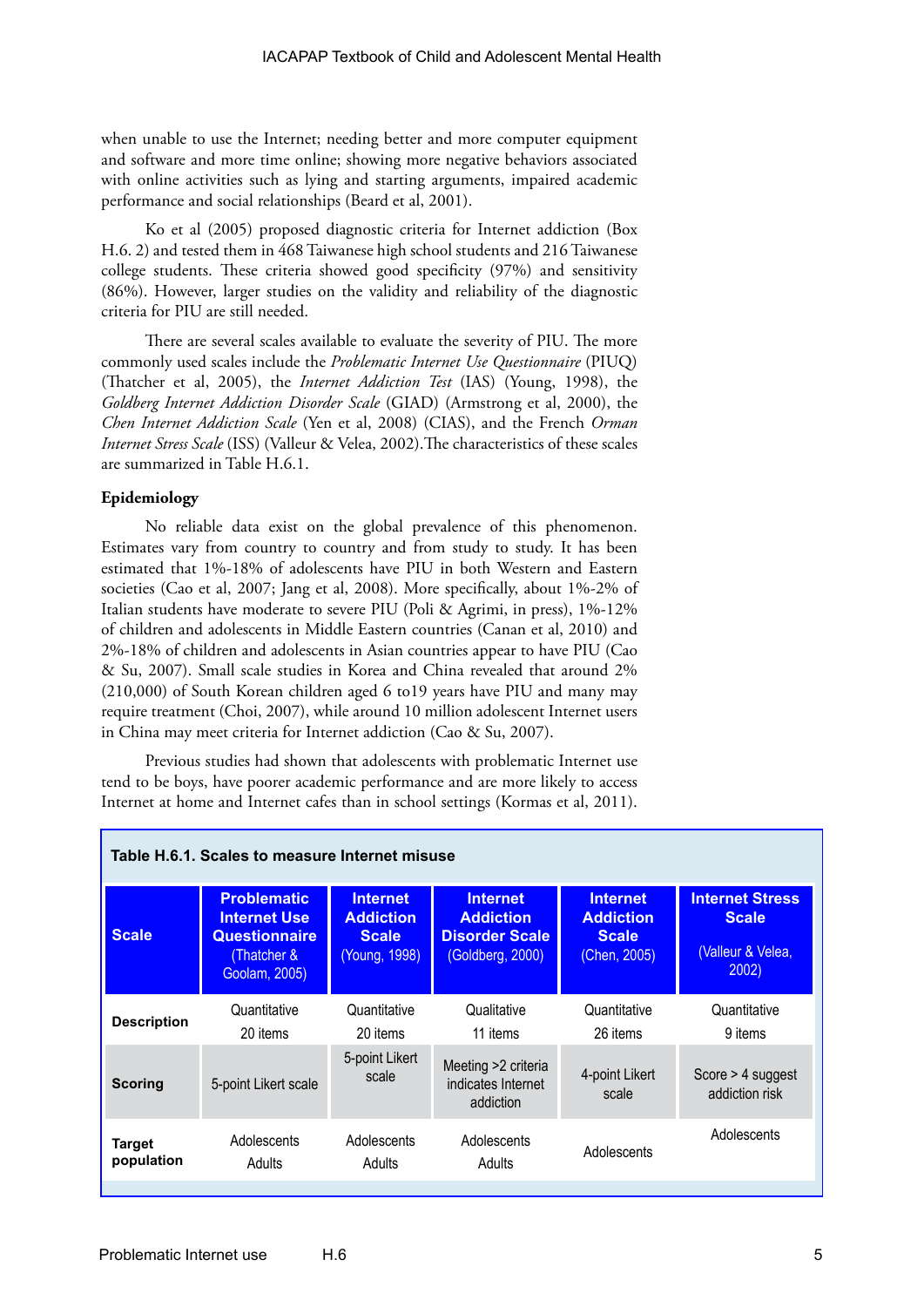Individuals with PIU are also more likely to use Internet to converse in chat rooms, play interactive games, and access sexual information, and are less likely to use Internet for educational purposes (Kormas et al, 2011). Adolescents with PIU also have more behavior problems such as hyperactivity, conduct problems and worse overall psychosocial maladjustment than their peers (Kormas et al, 2011).

# **Pathophysiology**

Researches have shown that some of the behavioral and neural characteristics of individuals with PIU are similar to those of individuals diagnosed with pathological gambling and substance use disorders (Ko et al, 2009). This is further supported by a recent functional magnetic resonance imaging study where a cueinduced online gaming urge activated similar brain areas as those activated by craving for drugs in people with substance addiction (Ko et al, 2009). Increased activation in the orbitofrontal cortex in gain trials and decreased activation in the anterior cingulate cortex in loss trials have been described in individuals affected with PIU (Dong et al, in press). Individuals with PIU also exhibit poorer executive control and poorer impulse control than non-affected individuals; for example affected individuals had longer reaction times and more response errors than their counterparts in the Stroop Test (Dong et al, 2011).

Interaction between environmental and genetic factors appears to play an important role in the development of PIU (see Figure H.6.1). The current understanding of addiction suggests that some individuals may be more susceptible to PIU than others due to their genetic vulnerabilities, but other factors are needed for those individuals to eventually develop Internet addiction or problems with Internet use.

Another hypothesis suggests that children and adolescents with PIU initially engage in Internet activities by trying to solve a problem, avoid stress or cope with an unwanted feeling, such as anxious or depressive mood (Lin & Tsai, 2002). Addiction to the Internet may then develop during this process.

> Social **1 Accessibility of Internet** Poor family support oor interpersonal relationship

# **Negative Consequences of PIU**

- Impaired academic performance
- Impaired social interaction/family relations
- Decreased selfperceived acceptance by peers
- Increased drinking in males
- Lower self-worth in females

## **PIU-associated psychiatric symptoms and comorbidity**

- **Hostility**
- Depression, irritability or mood changes
- Phobic anxiety
- Daytime sleepiness or sleep deprivation

#### **Risk factors for PIU**

- Greater hours per week spent online
- Increased need for social network
- Low self-esteem
- Poor quality of family relationships
	- **Loneliness**

**Psychological ADHD Depression Social Anxiety** 

#### **Figure H.6.1. Pathophysiology of problematic Internet use**

Like for most psychiatric disorders, it is hypothesized that PIU follows the bio-psycho-social model. Individuals who develop Internet addiction may have genetic vulnerability for addictive disorders (e.g., substance use disorders, pathological gambling) and other psychiatric conditions such as ADHD and depression. The risk for PIU may also increase when individuals experience rewarding experiences through Internet activities such as online gaming.

**Genetics**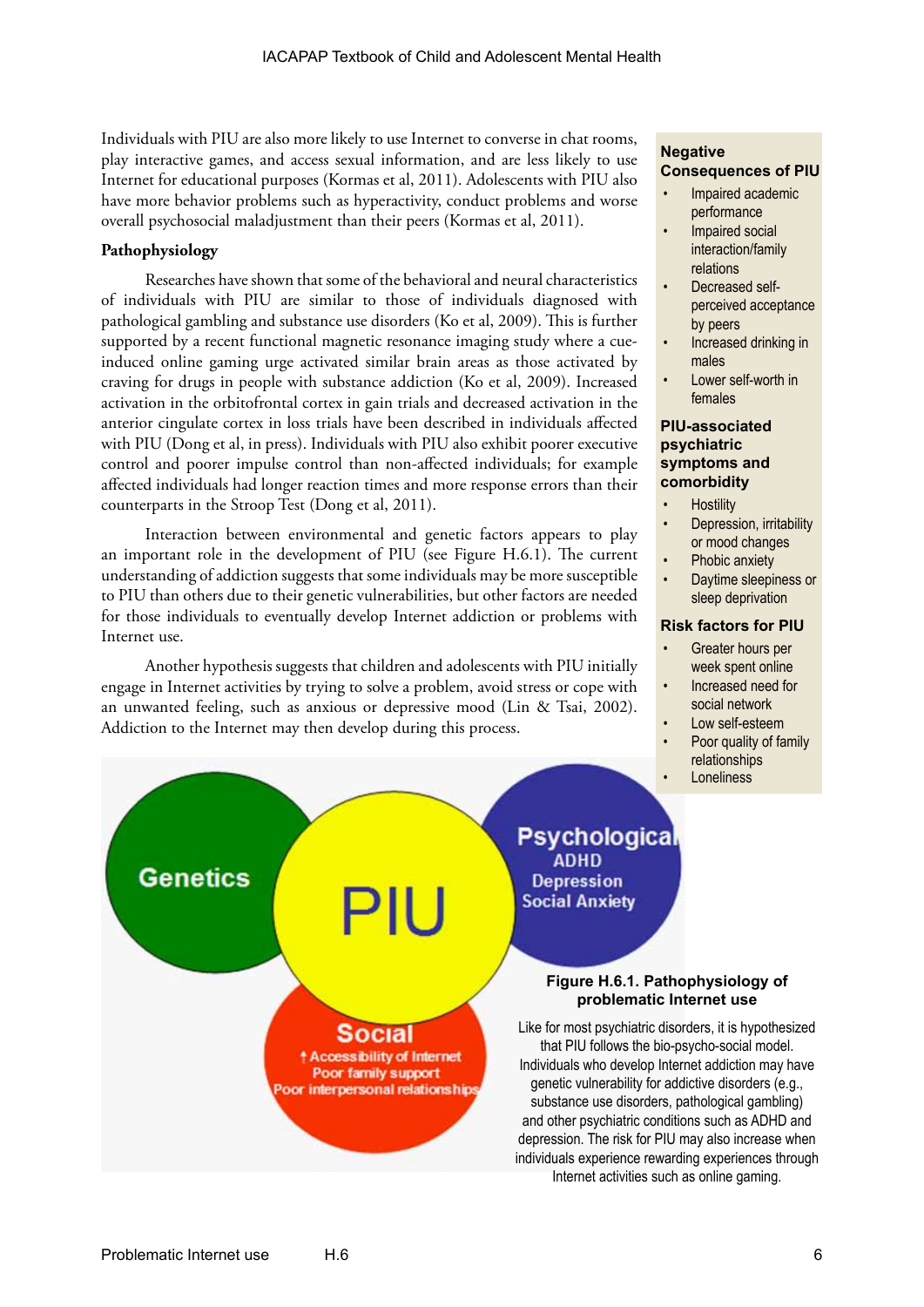Onset of PIU is most likely during late childhood and early adolescence (Pridgen, 2010). Adolescence is a period of biological, psychological and social change and navigating these changes is stressful for many youth. Adolescents with emotional and behavioral disorders are also more vulnerable to the negative effects of Internet use (Pridgen, 2010). Furthermore, affected youth often deny their problems with Internet use, denial being one of the main factors in maintaining PIU. Denial enables adolescents to continue engaging in Internet usage in spite of obvious negative consequences; it is also a way to protect themselves from seeing or feeling things that are unpleasant. Owing to denial, the impact of one's Internet usage is seldom fully appreciated until the consequences become serious.

Some studies suggest that children and adolescents with ADHD (Yoo et al, 2004), depression, and those who are socially isolated (Armstrong et al, 2000) are at higher risk of PIU. PIU shares some risk factors with impulsive-compulsive spectrum disorders and addictions such as pathological gambling and substance use disorder (Yen et al, 2008). A recent US study of Internet use among young adolescents and adults showed that most males used the Internet on a weekly basis, while most females had not played more than a single Internet game in a year (Padilla-Walker et al, 2010). They also found that Internet video game playing, regardless of gender, tends to associate with negative social behaviors such as recreational drugs use, alcohol drinking, and impaired interpersonal relationships. Internet use for chat rooms, shopping, entertainment, pornography, and videogames are further associated with drinking, illicit drugs use, greater number of sexual partners and lower self-worth. Moreover, playing violent Internet games is associated with having more sexual partners and poorer quality of interpersonal relationships in this group. On the other hand, when Internet use is for academic purposes, there is a positive correlation with less substance use, greater self-worth, and better parent-child relationships (Padilla-Walker et al, 2010).



Click on the picture to watch an interview with David Greenfield PhD on Internet and video game addiction



What is the Internet Doing to our Brains?

Click on the picture to view Dr Paul Howard Jones discuss the scientific findings about what technology is doing to us (26 minutes)

## **TIM**

Tim, a 15 year-old boy, was brought to the psychiatric clinic by his parents due to his spending excessive time on the Internet and deterioration in his daily activities, performance at school and relationships with peers. Tim was first introduced to the Internet at school when he was working on an assignment in  $3<sup>rd</sup>$  grade. In the last 2 years, he had joined online social networks such as Facebook and MySpace, where most of his friends share their activities and thoughts. He also prefers using text messages to telephone calls when he wants to communicate with his friends. He enjoys online role-playing games and often feels obligated to be online when his game-partners are also online. He spends more than 12 hours per day (90 hours per week) online, even cutting down his sleeping time. His grades have dropped recently and he has started to skip classes to be on the Internet. He feels happier and more empowered when online –he does not have to think about his grades and problems. Tim finds schoolwork increasingly difficult. He has more arguments with his parents, and quarrels are often associated with his Internet use. Thus, he has started lying to them about the hours he spends online. He feels restlessness, irritable and unhappy when at school or somewhere else away from the computer. When he first walked into the clinic, he told the psychiatrist "I know I should cut down on the hours I spend online and concentrate on my school work, but I just can't. I feel so anxious and joyless when not online." Tim feels his life is a failure, and that his parents dislike him. He had thought about suicide, but says he does not have the courage to do it. Tim's depressed mood had worsened in the previous 2 months, since the beginning of the new semester. The psychiatrist diagnosed Tim with depression and problematic Internet use.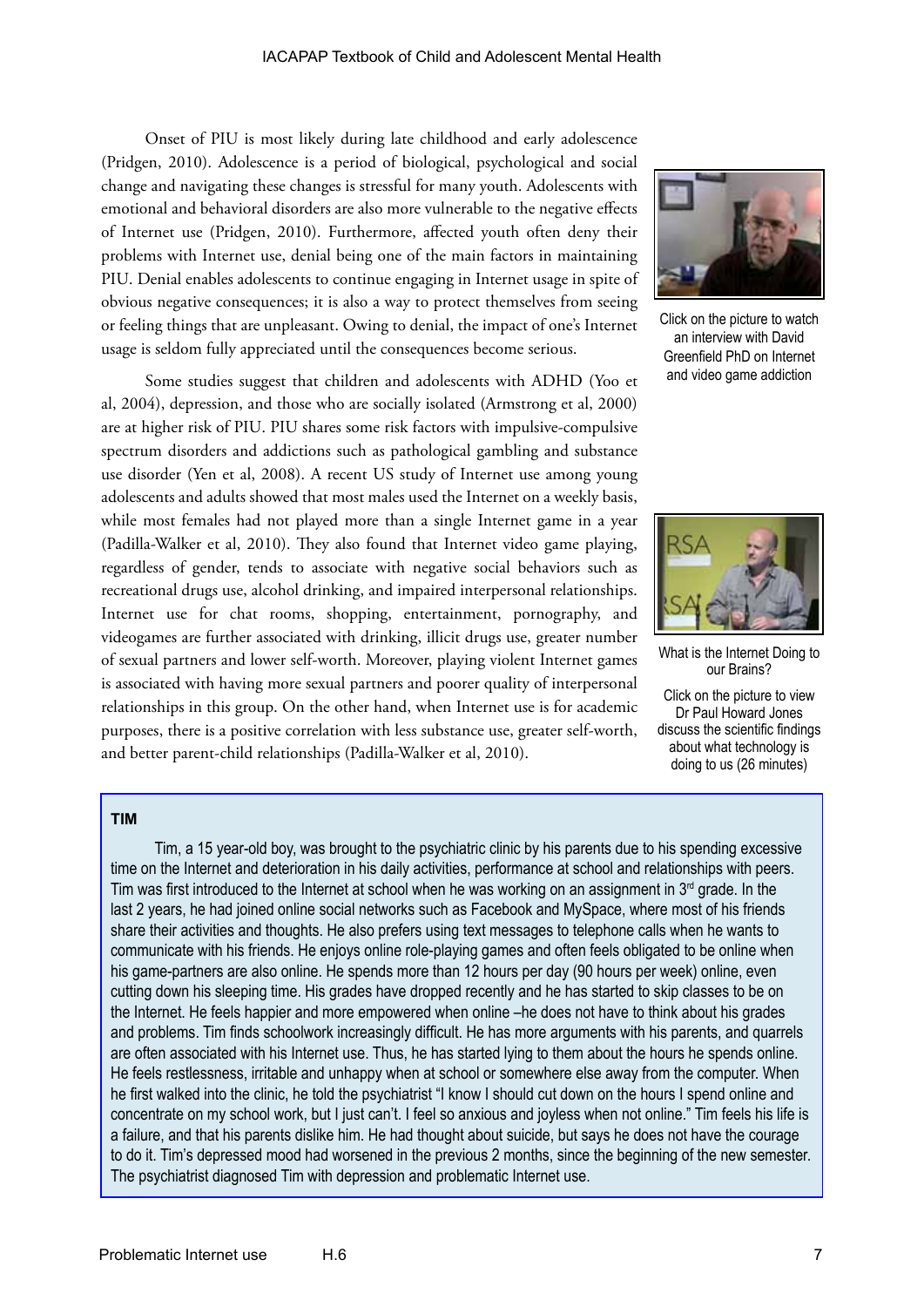# **TREATMENT**

There are currently no treatments for PIU that are supported by evidence, which is not surprising considering that it is not yet an officially accepted diagnosis. No pharmacologic or psychotherapeutic intervention has received adequate testing in randomized controlled trials. Most interventions suggested for PIU are based on personal clinical experience, small anecdotal studies or trials without randomized double blind design. A recent systematic review showed several limitations in available clinical trials (King et al, 2011). These include:

- Inconsistencies in definition and diagnosis
- Lack of randomization and blinding
- Lack of adequate control groups, and
- Insufficient information concerning recruitment, sample characteristics, and treatment effect size.

These shortcomings are highlighted in Table H.6.2, which summarizes the characteristics of Internet addiction treatment studies currently available.

While there is no agreement on the diagnostic criteria for Internet addiction or PIU, there seems to be a demand for treatment for these problems, especially in China, Taiwan, and South Korea (King et al, 2011). Interventions for PIU range widely from *boot-camp* style programs in Eastern countries to clinics specializing in the psychological treatments including CBT, family and group therapy, social skills training, and addiction counseling (King et al, 2011). Programs often extrapolate treatments used for substance abuse.

Before going into details about intervention, a careful clinical evaluation and assessment of comorbid conditions is essential. For example, a depressed child may start leading a *virtual life* to boost his self-esteem at the expense of offline interactions and duties, hence treating the depression will be a priority in this child's treatment plan.

There has been no double-blind placebo-controlled study on the pharmacotherapy for PIU. Thus no specific medication can be recommended at this stage, although a wide range of them has already been tried, as summarized in Table H.6.2. The only randomized controlled study published so far allocated 56 adolescents aged 12 to 17 years into either active treatment (8-sessions of multimodal school-based group CBT) or no treatment (Du et al, 2010). While Internet use decreased in both groups, the active treatment group improved more in the areas of time management, emotional, cognitive, and behavior symptoms.

Children and adolescents affected with PIU may benefit from family based interventions, although there is no evidence so far that this is the case (Yen et al, 2007). For example, family therapy may help to improve communication within the family and teach Internet techniques to monitor Internet use better (Yen et al, 2007). Ironically, PIU may also improve with online educational programs (King et al, 2011). There are several online services, mostly based on the '12 step' selfhelp treatment philosophy.

Although other management options, such as intensive and expensive residential treatments, have received much attention from the media and the public in some countries, there are no empirical data about their effectiveness.

#### **Behavioral strategies for clinicians and self- help tips for dealing with PIU**

- Help patients identify their pattern of Internet use using a logbook.
- Set clear, specific goals with the patients.
- Limit and shorten Internet usage time. External prompts, such as timers may be helpful to remind them when it is time to log off.
- Negotiate a computer free day once each week.
- Write down negative consequences of Internet use on reminder cards and encourage patients to carry and read them.
- Help patients make a list of hobbies or interests they used to enjoy.
- Increase time spend on sports, hobbies and other non-Internet activities
- Join a PIU support group.

#### **Websites that offer help for problematic Internet use**

[www.onlineaddiction.com.](http://www.onlineaddiction.com.au) [au](http://www.onlineaddiction.com.au)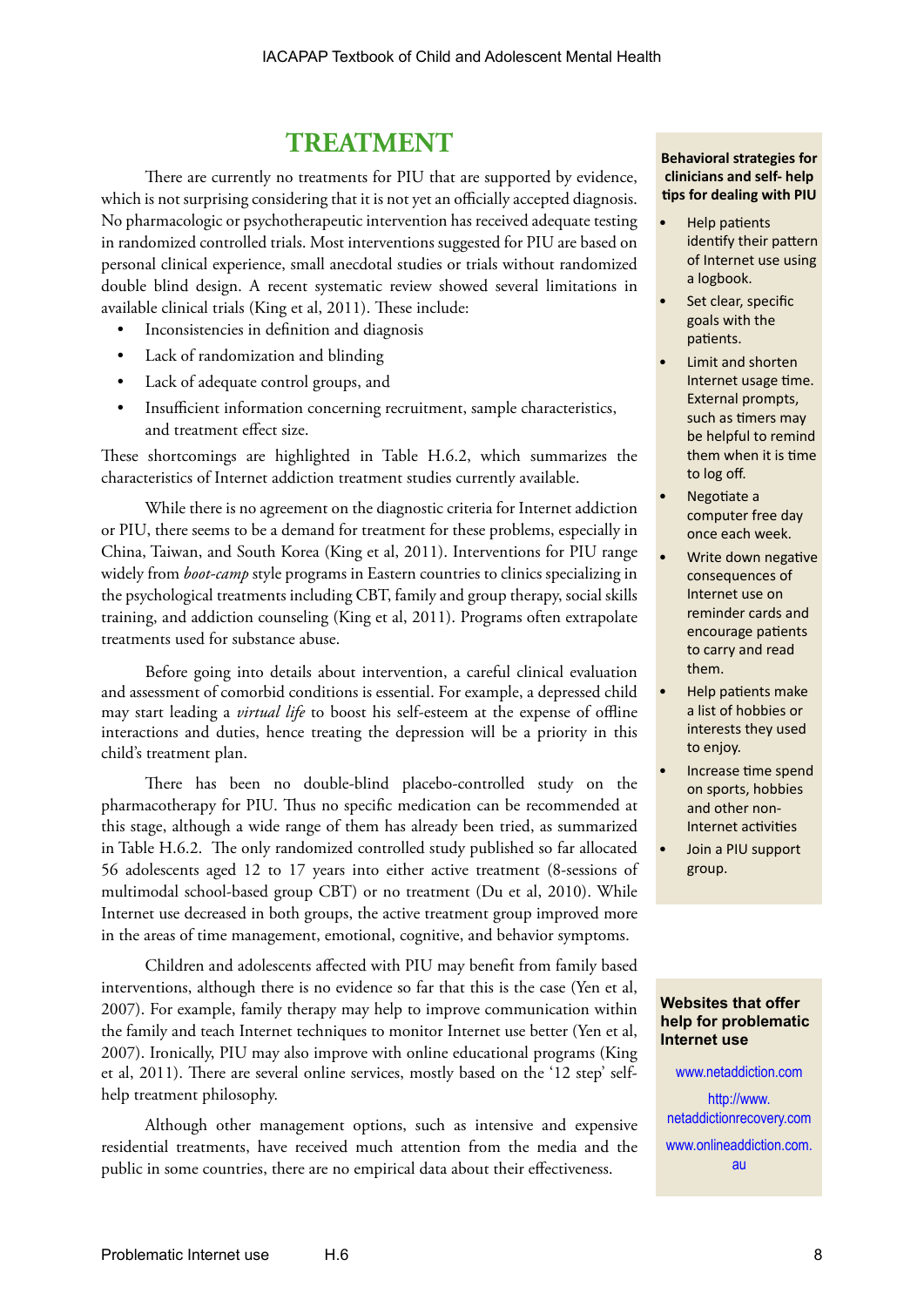| Table H.6.2 Available treatment studies for Internet addiction (adapted from King et al, 2011) |                                                   |                                                                                                                                 |                                                                |                                                                     |  |  |  |  |
|------------------------------------------------------------------------------------------------|---------------------------------------------------|---------------------------------------------------------------------------------------------------------------------------------|----------------------------------------------------------------|---------------------------------------------------------------------|--|--|--|--|
| <b>STUDY</b>                                                                                   | <b>DEFINITION</b><br><b>OF INTERNET</b>           | <b>TREATMENT</b>                                                                                                                | <b>NUMBER</b>                                                  | <b>COMMENTS</b>                                                     |  |  |  |  |
| (COUNTRY)                                                                                      | <b>ADDICTION</b>                                  |                                                                                                                                 | (AGE)                                                          |                                                                     |  |  |  |  |
| Du et al, 2010<br>(China)                                                                      | Beard's Diagnostic<br>Questionnaire               | 8 session CBT vs control                                                                                                        | Treatment ( $n =$<br>32) vs clinical<br>controls ( $n = 24$ ). | The only controlled study<br>available                              |  |  |  |  |
|                                                                                                |                                                   |                                                                                                                                 | $(12-17)$                                                      |                                                                     |  |  |  |  |
| Han et al, 2009                                                                                | Young Internet Addiction                          | 8 weeks of<br>methylphenidate                                                                                                   | 62                                                             | All subjects in the study<br>had comorbid ADHD                      |  |  |  |  |
| (South Korea)                                                                                  | Scale $> 50$                                      |                                                                                                                                 | $(8-12)$                                                       |                                                                     |  |  |  |  |
| Han et al, 2010<br>(South Korea)                                                               | >4h/day, 30h/week;                                | 6 weeks bupropion<br>sustained release                                                                                          | 19                                                             | Small sample size (11)<br>and no control group                      |  |  |  |  |
|                                                                                                | Young Internet Addiction<br>Scale score > 50      |                                                                                                                                 | $(17-29)$                                                      |                                                                     |  |  |  |  |
| Kim, 2008                                                                                      | Korean Internet Rating                            | 5 weeks "reality training"<br>group counseling vs<br>untreated controls                                                         | 25                                                             | Limited information (e.g.,<br>age of participants not<br>described) |  |  |  |  |
| (South Korea)                                                                                  | Scale                                             |                                                                                                                                 | (age not<br>reported)                                          |                                                                     |  |  |  |  |
| Shek et al, 2009                                                                               | Young Internet Addiction                          | 15-19 months multi-                                                                                                             | 59                                                             | No control group                                                    |  |  |  |  |
| (Hong Kong)                                                                                    | Scale; Chinese Internet<br><b>Addiction Scale</b> | modal counseling                                                                                                                | $(11-18)$                                                      |                                                                     |  |  |  |  |
| Su et al, 2011<br>(China)                                                                      | Young's Diagnostic<br>Questionnaire: Internet     | Healthy Online Self-<br><b>Helping Center (Natural</b><br>Environment; Learning<br>Environment, Non-<br>Interactive) vs Control | 65                                                             | Limited information (e.g.,<br>age of participants not<br>reported)  |  |  |  |  |
|                                                                                                | use of 14+ hr/week                                |                                                                                                                                 | (age not<br>reported)                                          |                                                                     |  |  |  |  |
| Young, 2007                                                                                    | <b>Internet Addiction Test</b>                    | 12 sessions of CBT                                                                                                              | 114                                                            | No control group                                                    |  |  |  |  |
| (USA)                                                                                          |                                                   |                                                                                                                                 | (age not<br>reported)                                          |                                                                     |  |  |  |  |
|                                                                                                |                                                   |                                                                                                                                 |                                                                |                                                                     |  |  |  |  |

# **TIM (continuation)**

The psychiatrist worked together with Tim to devise a plan of action. This entailed asking Tim to keep a diary, particularly noting the time spent online, homework and house duties as well as other activities, and to rate his mood every day. Once a baseline was obtained, they worked on ways to increase participation in activities Tim used to enjoy apart from the Internet.

With Tim's agreement, his parents were invited to participate in the sessions and encouraged to discuss activities and hobbies they could do with Tim and rewards for time offline. After discussion, it was agreed by Tim and his parents to move Tim's computer from his bedroom to a more public space in the lounge room, that Monday would be an Internet free day for the whole family and a reward for Tim every time he was successful in doing that. Once this was in place, Tim agreed to limit his Internet use to one hour per day on the remaining weekdays and 2 hours on weekends. After a month of treatment, Tim's depressed mood had improved and he had reduced substantially his time online, although with some relapses. He began to be involved again in outdoor activities with his family and friends and there were fewer arguments at home. Temptations to use the Internet remained, particularly when frustrated with homework or after arguments with his parents.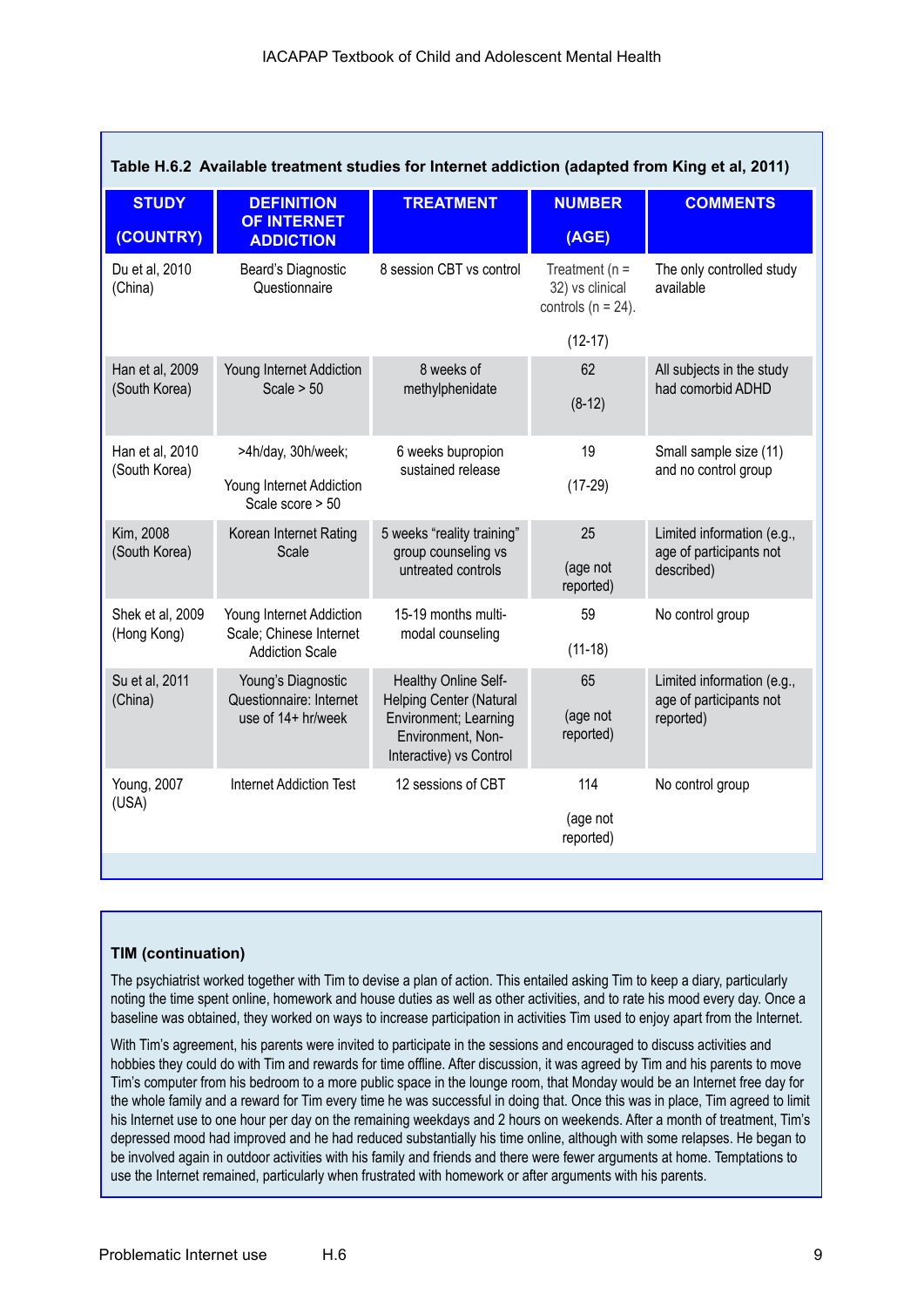#### **Course and outcome**

Due to the ready accessibility of the Internet, and the need to use it in modern life, relapse rates are high. Many adults with PIU started using the Internet when they were in grade school and Internet use usually became problematic without the affected individual being aware of it. However, little is still known about its natural history. Uncontrolled and anecdotal studies suggest that Internet addiction is often resistant to treatment and has high relapse rates.

#### **Prevention**

Online gaming seems to be a particular problem in many Asian countries, where much of the online gaming commercial promotion targets children and adolescents. Asian adolescents often face tremendous academic pressure, while online gaming can temporarily provide a stress-free virtual reality for many. Schools, governments and health departments should encourage research on this problem to clarify its causes and promote preventative interventions. For example, South Korea, a country in which multiplayer online games are very popular, has decided to introduce a ban from midnight to 6:00AM for Internet use by children and adolescents less than 18 years of age (Block, 2008). The South Korean government also has a system that slows down the Internet connection of Internet game players who played for more than 6 hours. China is another country experiencing problems with Internet use. The Chinese government restricts daily Internet game use among youth by demanding online game operators to set up a "game fatigue system" that encourages players under 18 to play less than 3 hours a day since 2007 (Block, 2008).

#### **Conclusion**

The Internet has revolutionized human life, is here to stay and has many positive aspects that can enhance youth learning and empowerment. The younger generations are growing up with and making Internet an integral part of their lives, however, in a few instances, Internet use becomes problematic. Is this a disorder that requires treatment or an example of medicalization of a social phenomenon? Because Internet addiction or problematic Internet use is not recognized by DSM-IV and ICD-10, the research evidence is very limited yet. This situation will need to change if we are to provide answers supported by evidence to the questions posed in this chapter.





Click on the picture to watch a news item about Internet addiction in China

Legend of Zelda: Ocarina of Time, one of the most popular video games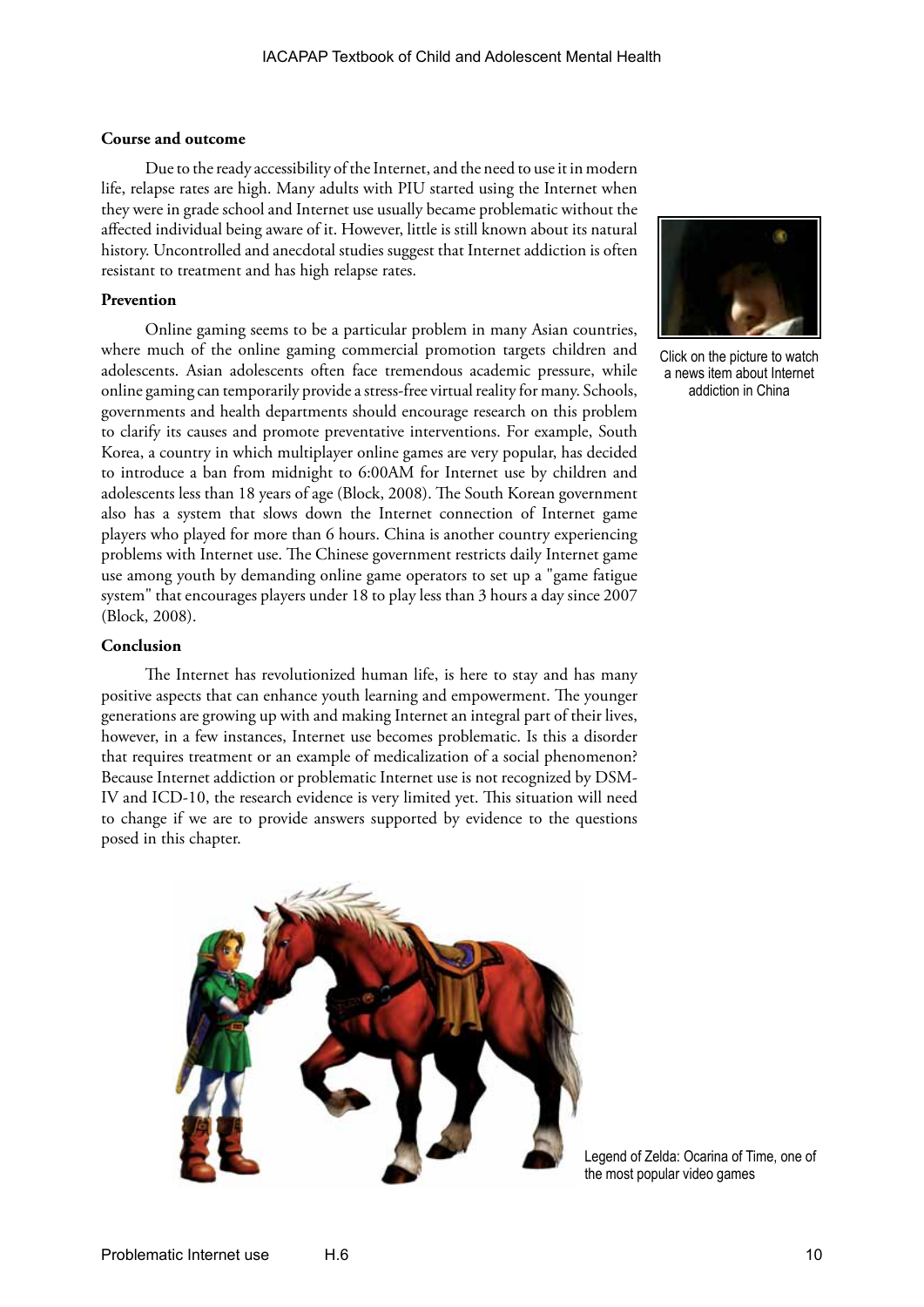# **REFERENCES**

- Anand V. A study of time management: The correlation between video game usage and academic performance markers. *Cyberpsychology Behavior*, 2007; 10:552-559.
- Anderson CA, Dill KE. Video games and aggressive thoughts, feelings, and behavior in the laboratory and in life. *Journal of Personality and Social Psychology*, 2000; 78:772-790.
- Armstrong L, Phillips JG, Saling LL. Potential determinants of heavier Internet usage. *International Journal of Human-Computer Studies*, 2000; 53:537-550.
- Beard KW. Internet addiction: a review of current assessment techniques and potential assessment questions. *Cyberpsychology Behavior*, 2005; 8:7-14.
- Beard KW, Wolf EM. Modification in the proposed diagnostic criteria for Internet addiction. *Cyberpsychology Behavior*, 2001; 4:377-383.
- Bell V. Taking an internet history. *British Journal of Psychiatry*, 2009; 194:561-562.
- Block JJ. Issues for DSM-V: internet addiction. *American Journal of Psychiatry,* 2008; 165: 306-307.
- Brown JD. Emerging adults in a media-saturated world. In Arnett JJ, Tanner JL (eds). *Emerging Adults in America: Coming of Age in the 21st Century*. Washington DC: American Psychiatric Association 2006: 279-299.
- Canan F, Ataoglu A, Nichols LA et al. Evaluation of psychometric properties of the internet addiction scale in a sample of Turkish high school students. *Cyberpsychology Behavior and Social Networking* 2010; 13:317-320.
- Cao F, Su L. Internet addiction among Chinese adolescents: prevalence and psychological features. *Child Care Health and Development* 2007; 33:275-281.
- Choi YH. Advancement of IT and seriousness of youth Internet addiction. In *2007 International Symposium on the Counseling and Treatment of Youth Internet Addiction*. Seoul, South Korea: National Youth Commission 2007: 20.
- Davis RA. A cognitive-behavioral model of pathological Internet use. *Computers in Human Behavior*, 2001; 17:187-195.
- Dong G, Huang J, Du X. Enhanced reward sensitivity and decreased loss sensitivity in Internet addicts: An fMRI study during a guessing task. *Journal of Psychiatric Research*, in press.
- Dong G, Zhou H, Zhao X. Male Internet addicts show impaired executive control ability: evidence from a color-word Stroop task. *Neuroscience Letter*, 2011; 499:114-118.
- Du YS, Jiang W, Vance A. Longer term effect of randomized, controlled group cognitive behavioural therapy for Internet addiction in adolescent students in Shanghai.

*Australian and New Zealand Journal of Psychiatry*, 2010; 44:129-134.

- Flisher C. Getting plugged in: an overview of internet addiction. *Journal of Paediatric Child Health*, 2010;46:557-559.
- Greenfield D. *Virtual Addiction: Help for Netheads, Cyberfreaks, and Those Who Love Them*. CA: New Harbinger Publications 1999.
- Griffiths M, Wood RT. Risk factors in adolescence: The case of gambling, videogame playing, and the internet. *Journal of Gambling Studies*, 2000; 16:199-225.
- Han DH, Lee YS, Na C et al. The effects of methylphenidate on Internet video game play in children with attentiondeficit/hyperactivity disorder. *Comprehensive Psychiatry*, 2009; 50:251-256.
- Jang KS, Hwang SY, Choi JY. Internet addiction and psychiatric symptoms among Korean adolescents. *Journal of School Health*, 2008; 78:165-171.
- King DL, Delfabbro PH, Griffiths MD et al. assessing clinical trials of Internet addiction treatment: a systematic review and CONSORT evaluation. *Clinical Psychology Review*, 2011; 31:1110-1116.
- King VL, Stoller KB, Kidorf M et al. Assessing the effectiveness of an Internet-based videoconferencing platform for delivering intensified substance abuse counseling. *Journal of Substance Abuse Treatment*, 2009; 36:331-338.
- Ko CH, Liu GC, Hsiao S et al. Brain activities associated with gaming urge of online gaming addiction. *Journal of Psychiatric Research*, 2009; 43: 739-747.
- Ko CH, Yen JY, Chen CC et al. Proposed diagnostic criteria of Internet addiction for adolescents, *Journal of Nervous and Mental Disease*, 2005; 193:728-733.
- Koh YS. Development and application of K-Scale as diagnostic scale for Korean Internet addiction. In *2007 International Symposium on the Counseling and Treatment of Youth Internet Addiction*. Seoul, South Korea: National Youth Commissions 2007: 294.
- Kormas G, Critselis E, Janikian M et al. Risk factors and psychosocial characteristics of potential problematic and problematic internet use among adolescents: A crosssectional study. *BMC Public Health*, 2011; 11:595.
- Lenihan F. Computer addiction-a sceptical view. *Advances in Psychiatric Treatment,* 2007; 13: 31-33.
- Lin SSJ, Tsai CC. Sensation seeking and Internet dependence of Taiwanese high school adolescents. *Computers in Human Behavior*, 2002; 18:411-426.
- Odell PM, Korgen KO, Schumacher P et al. Internet use among female and male college students. *Cyber Psychology & Behavior*, 2000; 3: 855-862.
- Padilla-Walker LM, Nelson LJ, Carroll JS et al. More than a just